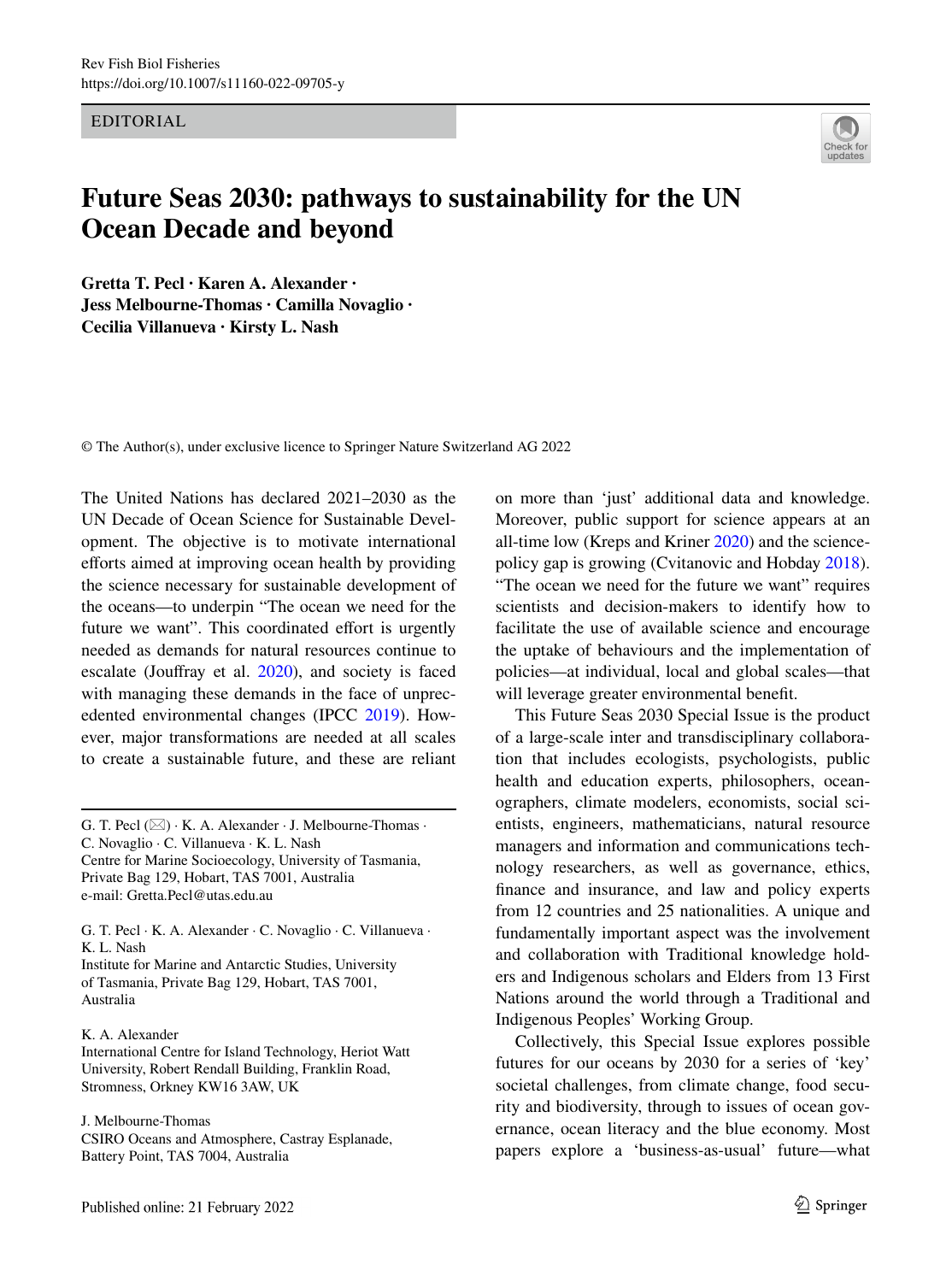the future might look like if we continued to follow our current trajectory, and then a 'More Sustainable Future'—what our future could entail if we used available knowledge and technology to achieve a future more aligned with the United Nations Sustainable Development Goals (SDGs). Each paper then explores pathways to achieve that more sustainable future, considering and describing what actions we need to take to achieve the future we want. These action pathways provide a roadmap to a future where society can thrive whilst respecting the ocean's intrinsic limits. Our world is currently changing very rapidly and the future we create is a choice—but it is not a choice between transformation or not—transformations are already underway. Instead, it is a choice as to whether we can direct those changes toward a more positive outcome for the 8.5 billion people the planet will need to support by 2030 (UN [2019\)](#page-6-3), and the coastal and ocean ecosystems they depend on (Blythe et al. [2018\)](#page-5-1).

A Preface (Mustonen et al. [2021\)](#page-6-4), this Editorial, and a detailed methods article (Nash et al. [2021a](#page-6-5)), provide information on our approach, and frame the Special Issue. The Traditional and Indigenous Peoples' Working Group was motivated to draft the Preface as 'before we begin, we should have a beginning—a place where the dialogue is equal'. The Preface articulates how their group knows the ocean and the non-human beings within it, highlighting that how we know the ocean leads us to the actions we take, how to 'be' with the ocean, and what is considered ethical or not in terms of our interactions with the ocean. Nash et al. ([2021a](#page-6-5)) describe the strategic 'foresighting' technique adapted to develop interdisciplinary, evidence-informed plausible scenarios of the future by 2030. This technique was used by most of the key challenge papers to articulate: (1) what the future could look like if current trends continue; and (2) what our future could look like if we more efectively used the data and knowledge currently available to us to push as far as possible towards achieving the SDGs. Nash et al. [\(2021a](#page-6-5)) also describe the 'backcasting' approach then used by each paper to generate a tangible plan for possible actions to undertake at local, regional, and global scales, if society chose to work towards a future more in line with the SDGs.

The papers in this 'Future Seas 2030' special issue have each explored potential scenarios of sustainable futures that are theoretically achievable for a range of key challenges for achieving and maintaining a healthy future global ocean, including issues relating to Indigenous rights and access (Fischer et al. [2021\)](#page-6-6), climate change (Trebilco et al. [2021\)](#page-6-7), biodiversity conservation (Ward et al. [2022](#page-6-8)) and species redistribution (Melbourne-Thomas et al. [2021\)](#page-6-9), food security (Farmery et al. [2021](#page-5-2)), ocean literacy (Kelly et al. [2021](#page-6-10)), pollution (Willis et al. [2021\)](#page-6-11), feedbacks between human and ocean health (Nash et al. [2021b](#page-6-12)), resource use (Bax et al. [2021](#page-5-3) and Novaglio et al. [2021\)](#page-6-13), and ocean governance (Haas et al. [2021](#page-6-14)). Each of these key challenges either explicitly or implicitly relates to the UN Decade of Ocean Science for Sustainable Development goals as well. Each challenge paper identifes 'drivers' relevant to that particular challenge, factors that will have a signifcant impact on the challenge, and that society has a high capacity to infuence (see Nash et al. [2021a](#page-6-5) this issue). Paper teams were encouraged to use the PESTLE framework, to explore drivers in Political, Economic, Social, Technological, Legal, and Environmental spheres. The PESTLE framework was also used in the back-casting process to then derive potential actions to help navigate society towards the more sustainable futures (for full details see Nash et al. [2021a\)](#page-6-5). The large interdisciplinary teams for each paper considered actions (and the actors) needed to achieve sustainable futures at local, regional, and global scales, and the broader Future Seas project was designed with the recognition that future ocean sustainability is a collective action problem requiring leveraging of behavioural insights (Cinner [2018\)](#page-5-4).

Emergent themes across the special issue include the need for: (1) enhanced connection between people and the ocean to help engage and mobilise the public on action for ocean sustainability; (2) fexible, inclusive and coordinated ocean management and governance; (3) incentives (particularly fnancial) to help enhance and speed up sustainability transitions in a transparent, trustworthy and equitable manner; (4) improved marine environmental accounting; (5) strengthened Indigenous rights and access, and increased recognition of Indigenous knowledge and (6) accelerated and equitable deployment of technological solutions together with improved access to existing information about the oceans, and the communities and industries that depend on them. The papers in this issue also highlight the critical contribution of the social and behavioural sciences, the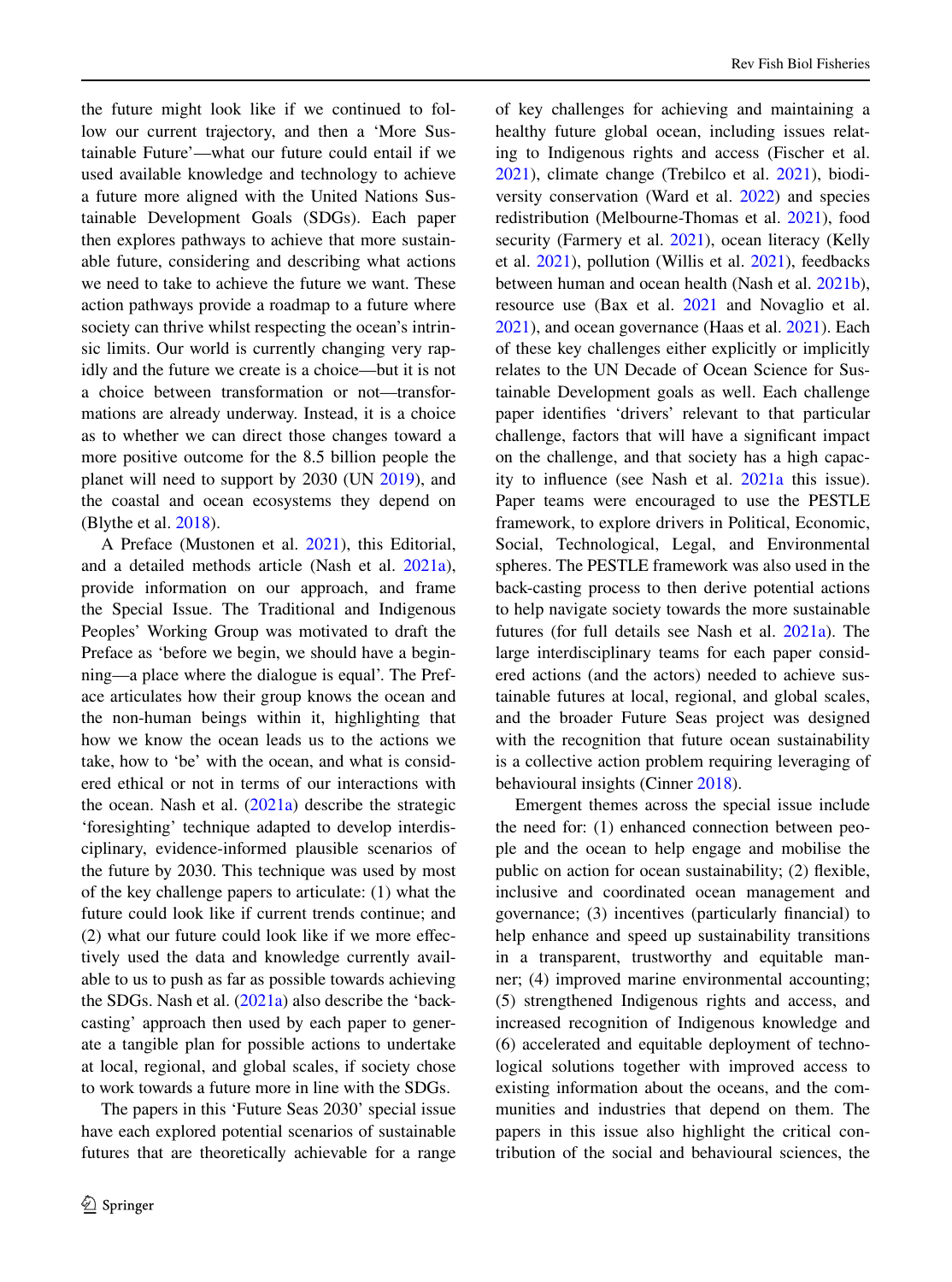importance of boundary-spanning between science and policy, and the need to monitor progress in the implementation of actions in adaptation pathways. Importantly, issues of equity and justice, concepts that are understood diferently between Western cultures and Traditional and Indigenous peoples, are also critical to consider when attempting to address changing ocean conditions and expanding human enterprise (key challenges). Alexander et al. ([2021\)](#page-5-5) provide an added dimension to this special issue by undertaking a deep dive into how the ocean futures identifed in the challenge papers, and the proposed pathways to achieving these futures, help the SDGs to achieve higher or lower levels of equity.

As researchers and users of the oceans, many of us are predominantly preoccupied with immediate pressures. We don't often get the opportunity, or actively create the space, to think in a systematic, big picture way about (1) what the future that we are heading towards could look like, and (2) about diferent possible futures that we, collectively as society, might want to work towards instead. Moreover, scientists are often criticised for being 'purveyors of doom', possibly leading the public to feel overwhelmed and demotivated to take action towards change. As a result, scientists are actively being encouraged to be optimistic and more engaging (Cvitanovic and Hobday [2018\)](#page-5-0). However, although everyone loves a success story (McAfee et al. [2019](#page-6-15)), based on current trajectories for many ocean issues (Halpern et al.  $2017$ ), optimism can sometimes be difficult to muster and may even feel hypocritical. Future Seas attempts to circumvent that conundrum in three ways: First, by using the process of futures thinking and scenario development to allow participants to explore the complexities of these ocean challenges in a new, motivating light. Second, by presenting paired futures— Business-as-Usual and More Sustainable—the project highlights the power of the choices we make today to direct transformations to the future we want. Third we provide visual elements (Fig. [1\)](#page-3-0) to help support the 'mobilising narratives' when disseminating this work with the public and other stakeholders. Creative communication about the Future Seas initiative with the public through the use of performance and art has also enhanced dissemination of outcomes and prompted discussion and thinking around alternative futures (Fig. [2](#page-4-0)). Improved public understanding of the ocean and the importance of sustainable ocean use, or ocean literacy, is essential for achieving global commitments to sustainable development by 2030 and beyond, and so we also developed an ocean literacy toolkit (Fig. [3\)](#page-5-6) to help address the challenge of improving societal connections to the ocean.

Ultimately, navigating a pathway to sustainable global ocean use and conservation will require a diverse range of actors and stakeholders across a wide range of scales to work together towards a shared purpose. This process will need to be underpinned by mechanisms to support and strengthen society's stewardship of, and connection to the oceans, and the co-creation of collective visions for our future oceans. This special issue is intended as a contribution towards this process of creating both shared visions and pathways for action, as part of the UN Ocean Decade. Collectively the papers within this Special Issue provide an inter and transdisciplinary research agenda, focused on real-world challenges and providing a clear foundation for future research activities to facilitate desirable transformative change for many of the key challenges facing our oceans. Human society is, and always has been, dependent on the oceans for our culture and livelihoods. Oceans provide a wide range of ecosystem services including production of oxygen, climate regulation, and resources to underpin millions of jobs in important industries such as fshing, mining, tourism, and shipping. Moreover, the ocean is a scientifc, technological, economic and geopolitical frontier with substantial projected 'blue economy' growth, along with escalating demands and expectations (e.g. to provide nature-based solutions to climate change) over the coming decades. We are at a critical juncture for the oceans where there are major social, cultural, and political barriers to be overcome for the transformations needed. Creating and sharing inter and transdisciplinary visions of possible sustainable futures and providing pathways for attaining those (Hinkel et al. [2020](#page-6-17)) is hopefully a useful step towards enabling future generations to enjoy connection to, and benefts from, healthy productive ocean environments.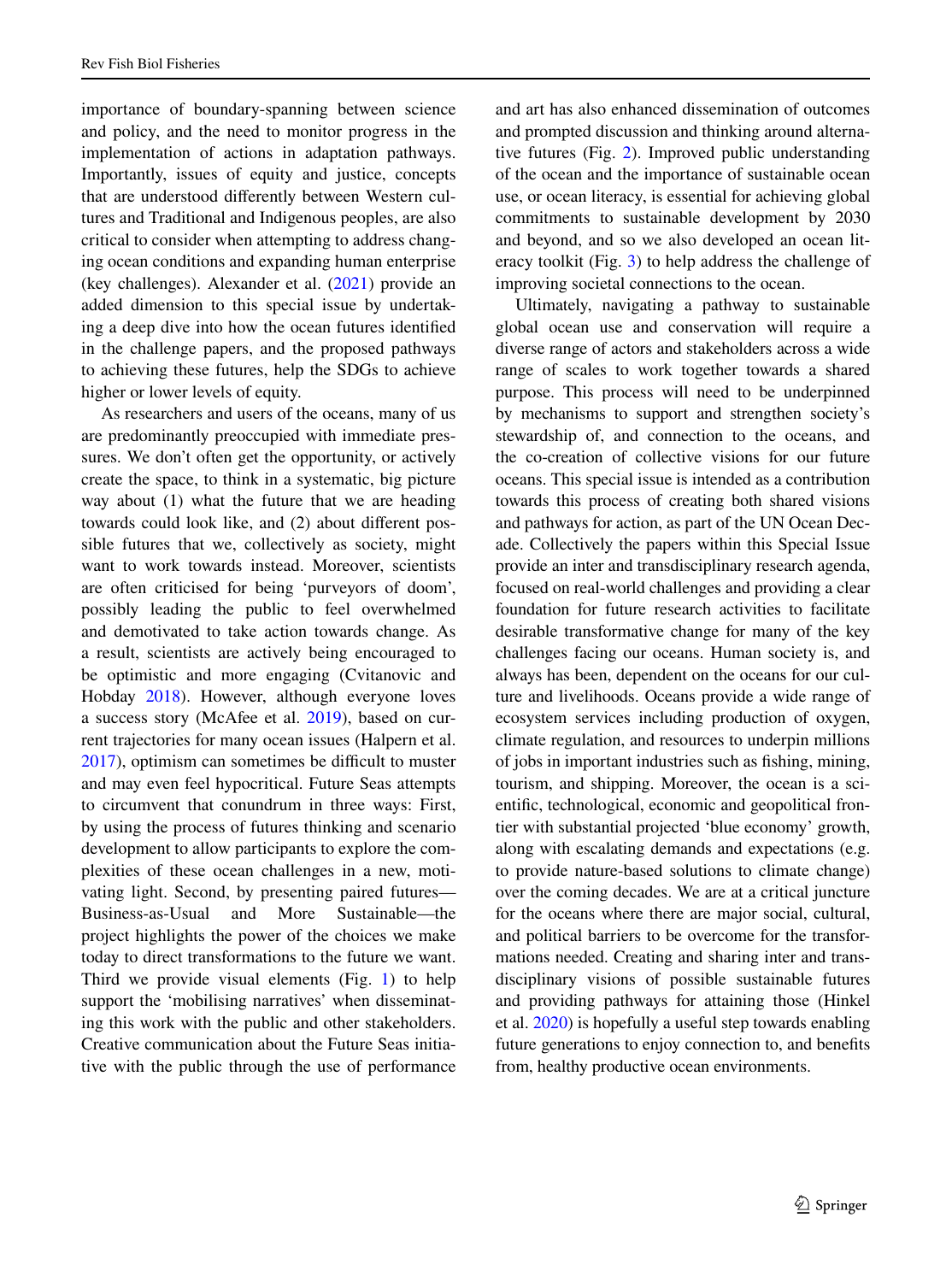<span id="page-3-0"></span>**Fig. 1** For each paper in this Special Issue, profes sional science communica tors or artists were engaged to develop either graphical abstracts, or visual depic tions of the two possible futures explored and described

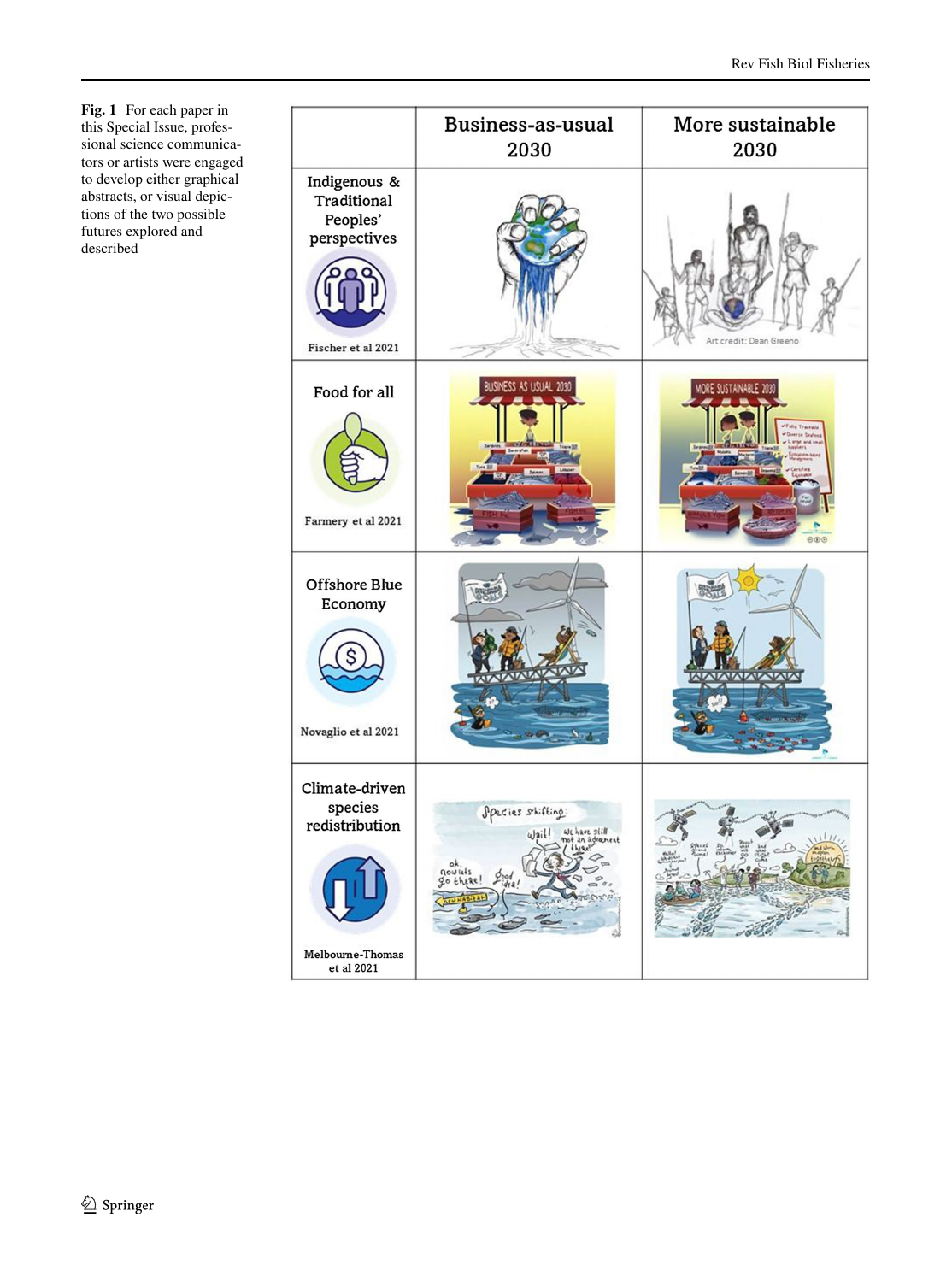<span id="page-4-0"></span>**Fig. 2** To help non-scientifc audiences in a creative exploration of what our marine futures could look like by 2030, aspects of the Future Seas collaboration were integrated within, and told through, the lens of a high-stakes fiction thriller 'Full Metal Aquatic', made available online [\(www.](http://www.FutureSeas2030.org) [FutureSeas2030.org\)](http://www.FutureSeas2030.org). The fictional story is narrated in two diferent versions of the future, with the same scenes shown in business-as-usual vs more sustainable futures alternately throughout the story and each incorporating elements of the Future Seas Special Issue papers. This was designed to help the public visualise and more strongly connect to what our future could potentially look like, based on the choices we are actually making right now

|                                            | Business-as-usual<br>2030         | More sustainable<br>2030 |
|--------------------------------------------|-----------------------------------|--------------------------|
| Characters                                 |                                   |                          |
| Multi-use deep-<br>water ocean<br>facility | 21<br>Monoculture sea bream farms | Artificial coral reef    |
| Fish scanners                              | Microplastic scanner              | Nutrient scanner         |
| Transport<br>Art credit: Sacha Bryning     | <b>Black Hawk helicopters</b>     | Solar-powered dinghies   |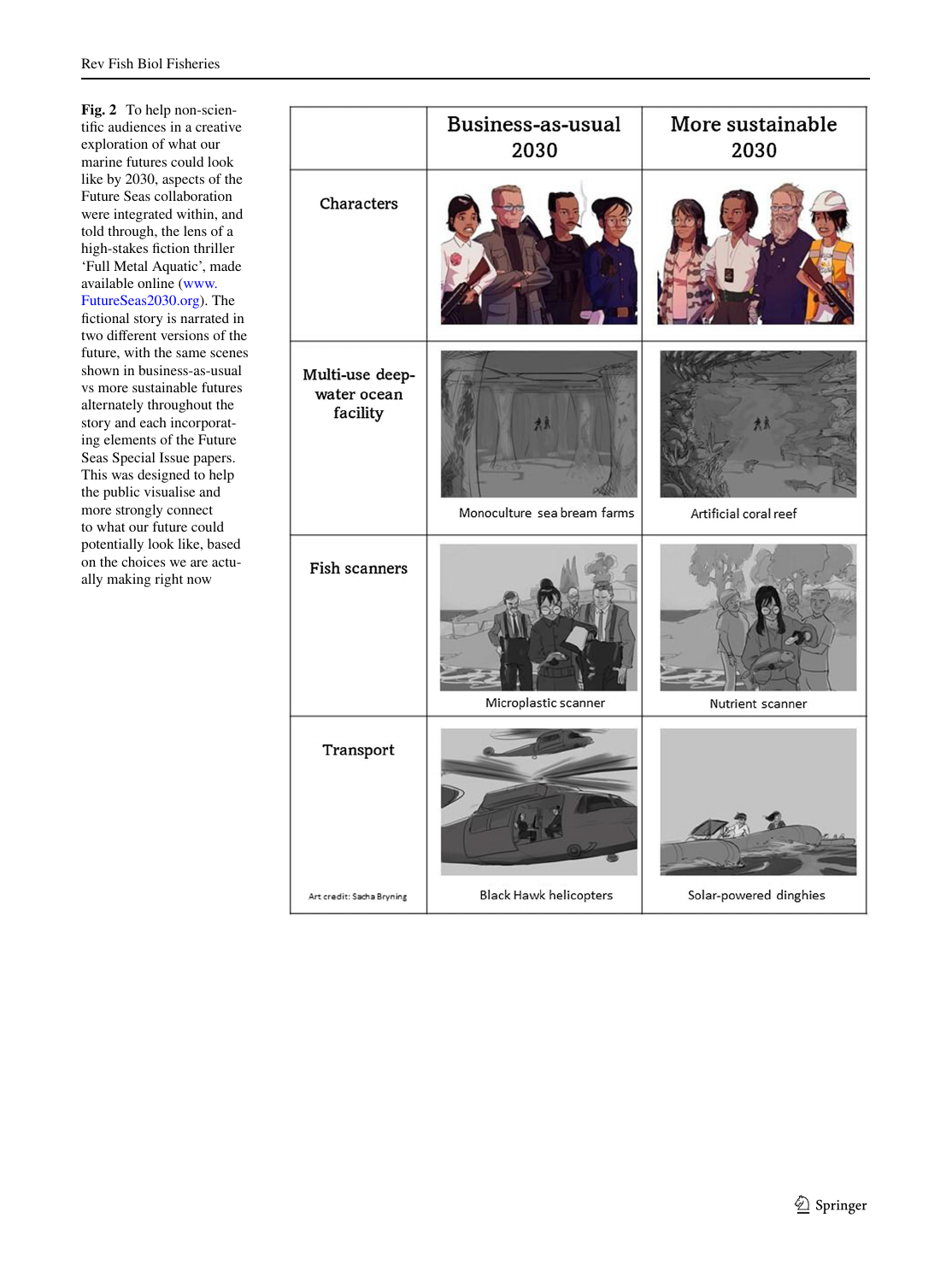

<span id="page-5-6"></span>**Fig. 3** Building upon 1/evidence-informed approaches to learning, 2/ frameworks for understanding communities and assessing ocean literacy activities, as well as 3/ practical examples of existing ocean literacy activities, Kelly et al. [2021](#page-6-10) developed an Ocean Literacy Toolkit available in Appendix B as part of their synthesis of existing knowledge and perspec-

**Acknowledgements** Riawunna Centre at UTAS provided advice and support for the Indigenous and Traditional working group, and the Future Seas project as a whole. Funding for Future Seas was provided by the Centre for Marine Socioecology, IMAS, MENZIES and the College of Arts, Law and Education, and the College of Science and Engineering at UTAS. We acknowledge support from a Research Enhancement Program grant from the DVCR Office at UTAS. GP was supported by an ARC Future Fellowship. We are grateful to the 130 participants within the broader Future Seas project who participated in the workshops described in this special issue and contributed to the development of the methods, and to the Managing Editors Robert Stephenson and Jessica Blythe for their valuable guidance. We acknowledge and pay respect to the traditional owners and custodians of sea country all around the world and recognise their collective wisdom and knowledge of our oceans and coasts. We are in particular deeply grateful to the Indigenous and Traditional working group for their time, knowledge, trust and collaboration. Thank you to David Finnigan and Jordan Prosser for their 'Full Metal Aquatic' art-science interpretation of the Future Seas special issue, and Dean Greeno, Bas Köhler, Stacey McCormack from Visual Knowledge, and Animate Your Science for artwork, images and graphical abstracts.

tives on ocean literacy from a range of disciplines and sectors. When ocean literacy activities are tailored to relevant issues and communities, they increase community learning and engender attitudes of concern that can promote personal action (Gelcich et al. [2014\)](#page-6-18)

## **References**

- <span id="page-5-5"></span>Alexander KA, Fleming A, Bax N et al (2021) Equity of our future oceans: practices and outcomes in marine science research. Rev Fish Biol Fish. [https://doi.org/10.1007/](https://doi.org/10.1007/s11160-021-09661-z) [s11160-021-09661-z](https://doi.org/10.1007/s11160-021-09661-z)
- <span id="page-5-1"></span>Blythe J, Silver J, Evans L et al (2018) The dark side of transformation: latent risks in contemporary sustainability discourse. Antipode 50:1206–1223. [https://doi.org/](https://doi.org/10.1111/anti.12405) [10.1111/anti.12405](https://doi.org/10.1111/anti.12405)
- <span id="page-5-3"></span>Bax N, Novaglio C, Maxwell KH et al (2021) Ocean resource use: building the coastal blue economy. Rev Fish Biol Fish.<https://doi.org/10.1007/s11160-021-09636-0>
- <span id="page-5-4"></span>Cinner J (2018) How behavioural science can help conservation. Science 362:889–890. [https://doi.org/10.1126/](https://doi.org/10.1126/science.aau6028) [science.aau6028](https://doi.org/10.1126/science.aau6028)
- <span id="page-5-0"></span>Cvitanovic C, Hobday AJ (2018) Building optimism at the environmental science-policy-practice interface through the study of bright spots. Nat Commun 9:3466. [https://doi.](https://doi.org/10.1038/s41467-018-05977-w) [org/10.1038/s41467-018-05977-w](https://doi.org/10.1038/s41467-018-05977-w)
- <span id="page-5-2"></span>Farmery AK, Alexander K, Anderson K et al (2021) Food for all: designing sustainable and secure future seafood systems. Rev Fish Biol Fish. [https://doi.org/10.1007/](https://doi.org/10.1007/s11160-021-09663-x) [s11160-021-09663-x](https://doi.org/10.1007/s11160-021-09663-x)